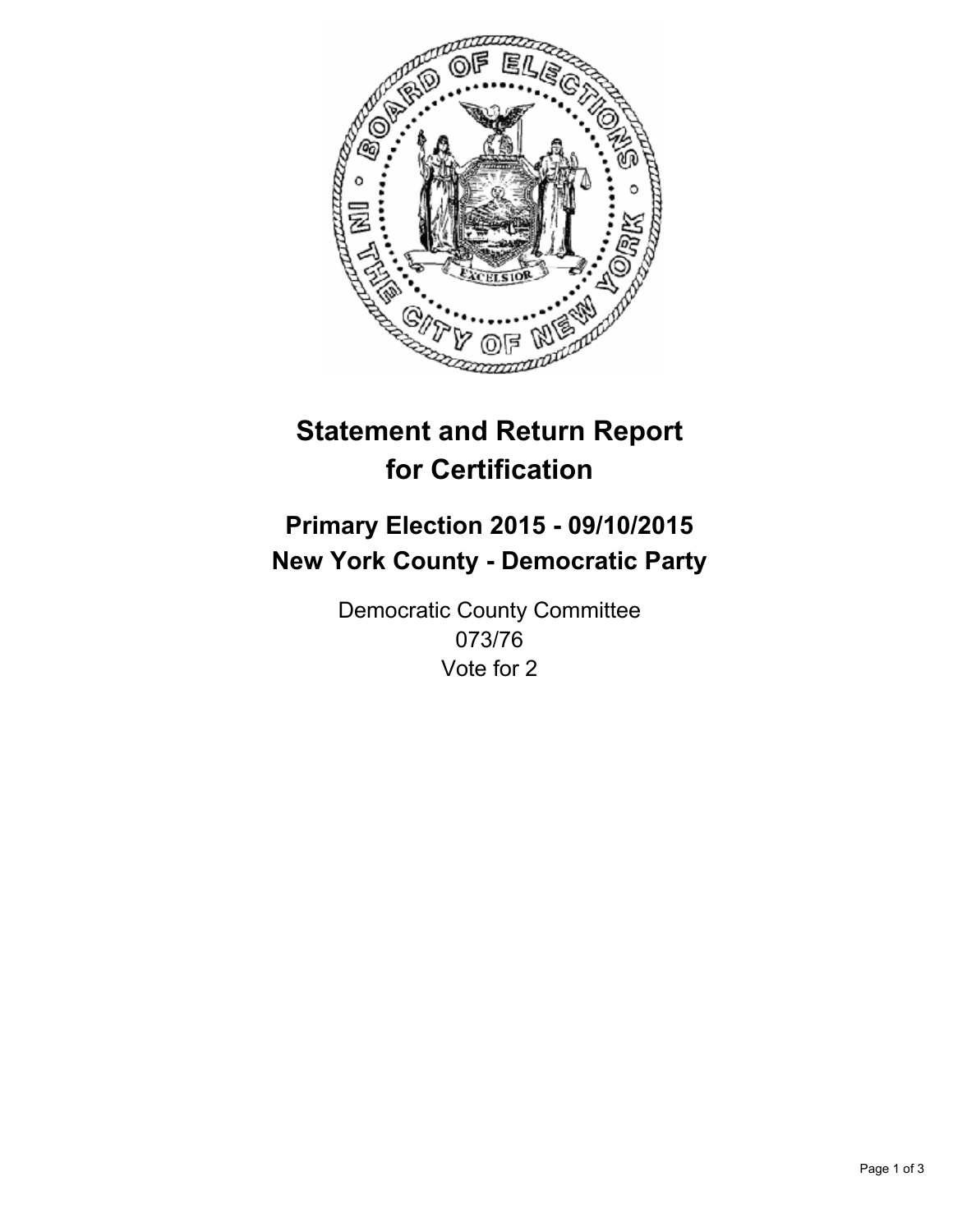

### **Assembly District 76**

| <b>PUBLIC COUNTER</b>                                    | 24             |
|----------------------------------------------------------|----------------|
| ABSENTEE/MILITARY                                        | 4              |
| <b>AFFIDAVIT</b>                                         | $\Omega$       |
| <b>Total Ballots</b>                                     | 28             |
| Less - Inapplicable Federal/Special Presidential Ballots | 0              |
| <b>Total Applicable Ballots</b>                          | 28             |
| <b>CHRISTA REDDY</b>                                     | 6              |
| JOHN J. REDDY                                            | 9              |
| <b>RUTH GUTMAN</b>                                       | 9              |
| <b>DIANA MONTFORD</b>                                    | 8              |
| UNATTRIBUTABLE WRITE-IN (WRITE-IN)                       | $\overline{2}$ |
| <b>Total Votes</b>                                       | 34             |
| Unrecorded                                               | 22             |